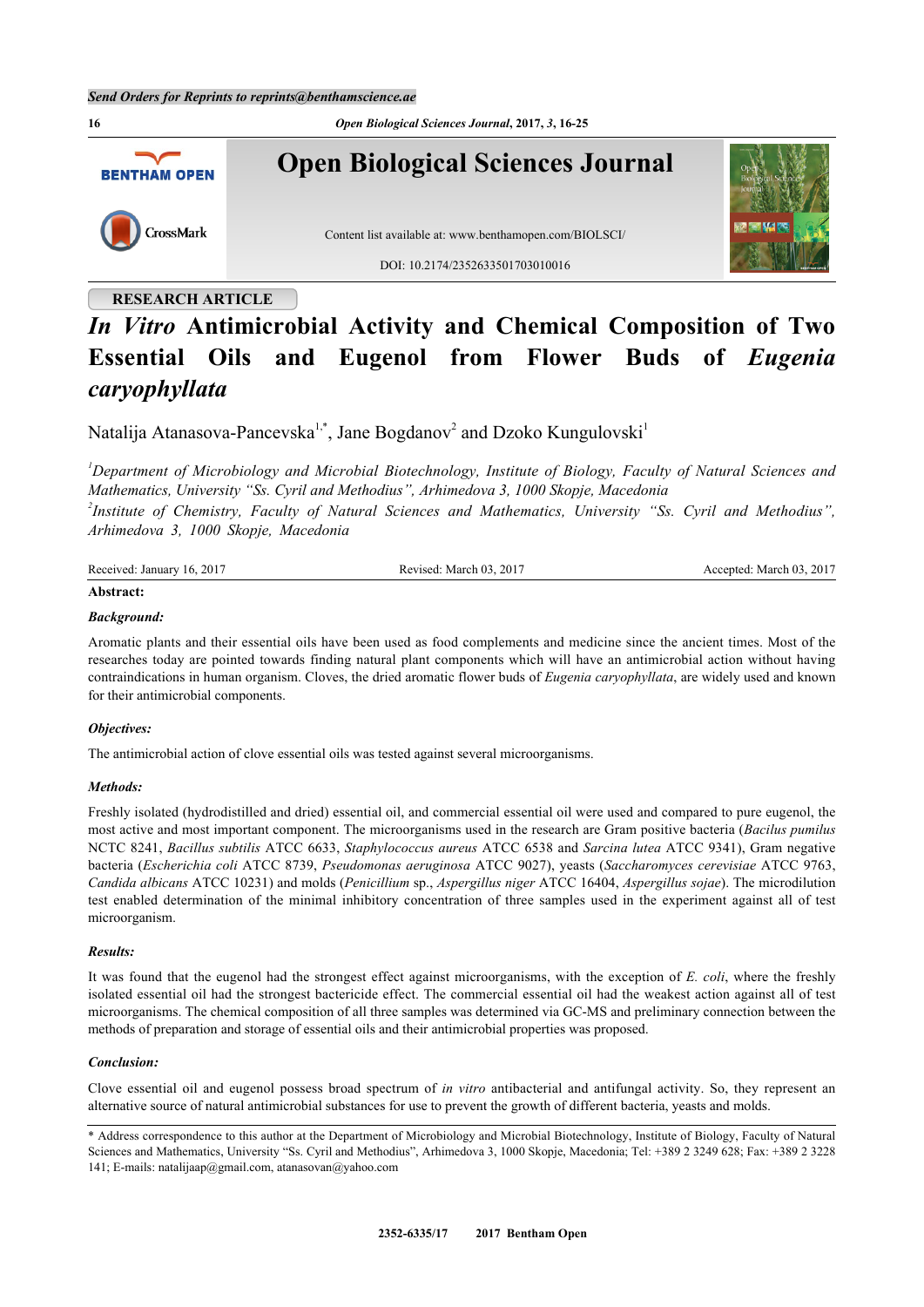**Keywords:** Clove, Essential oil, Eugenol, Microdilution method, Minimal inhibitory concentration.

#### **INTRODUCTION**

The aromatic herbs and plants, and the essential oils (EO) derived thereof besides their use as flavor and fragrance materials [[1,](#page-6-0) [2\]](#page-6-1) have been extensively used for medicinal purposes and as antimicrobial agents [[3,](#page-6-2) [4\]](#page-6-3). The essential oils are composed of volatile hydrophobic organic compounds that are biosynthesized in plants via the secondary metabolic pathways. The EOs are known for their biological activity [[5\]](#page-6-4) and antioxidant properties [\[6](#page-6-5)] and their renewability and availability make them appealing for plethora of applications.

The medical use of EO has regained popularity in the last decade, due to concerns about the potential health risks connected to the indiscriminate and extended use of man-made antimicrobial agents [[7\]](#page-6-6). This trend is reinforced by the long-term use of EO as natural antimicrobials and the studies that claim fewer side-effects associated with their use. Additionally, the microbial diseases/infections are making a "comeback" as a result of appearance of resistant strains. So in order to alleviate the above-mentioned problems, it is more than a necessity to find substitutes for the existing synthetic antimicrobials. Most scientists have turned to extracts derived from natural products [\[8](#page-6-7)]. Researchers around the world are trying to unravel the secret of the EO and their components and the exact details of their antimicrobial activity [[7,](#page-6-6) [9](#page-7-0) - [13\]](#page-7-1).

Usually, in traditional and/or "alternative" medicine the use of various EO has been empirical and it does not take into consideration the variability of EO's chemical composition and properties. For adequate and safe use of EO for medicinal purposes, a switch from empirical to quantitative approach, that takes into consideration all pertinent factors, is more than necessary. The first step of action is the control/monitoring of the EO composition (usually a complex mixture of volatile secondary metabolites). The second step, when it comes to antimicrobial testing, one should use standardized protocols (CLSI, standard strains) and investigate the main component(s) in parallel with the EO and with standard antibiotics/ antimycotics. Also the minimal inhibitory concentration (MIC) for pure substances should be expressed in appropriate units, as to allow direct and unambiguous comparison of the antimicrobial effectiveness.

The essential oils from many plants are known to possess antibacterial and antifungal activity [[7](#page-6-6), [14](#page-7-2) - [16\]](#page-7-3). From many previously performed *in vitro* antimicrobial studies using EO, it can be concluded that antimicrobial activity in most cases is connected to the abundance of phenolic compounds (thymol, carvacrol, eugenol, isoeugenol). The fungal pathogens are especially susceptible to phenolic compounds, particularly to eugenol [[17](#page-7-4) - [21\]](#page-7-5).

The chemical composition of thymol and carvacrol based EO (i.e. Thyme oil, Origano oil) can be rather complex and variable which will make a systematic study quite challenging. It has to be stressed one more time the need for the determination of chemical composition, especially because it is well known that these naturally occurring phenols can be toxic if present in high concentrations.

The plant that has been used as a rich source of eugenol is *Eugenia caryophyllata Eugenia aromaticum* or *Syzygium aromaticum* L. Merr. and Perry). The tree (family ) is widely cultivated in Madagascar, Tanzania, Sri Lanka, Indonesia, India, and the aromatic dried flower buds are used for the production of clove oil usually by steam or hydrodistillation. Taking into consideration the high clove oil yield (10-20%), availability, affordability and high eugenol content  $(270\%)$ , it is a good candidate for systematic antimicrobial studies. Additionally, the clove oil has a relatively simple and "constant" chemical composition with three main components: eugenol, 1, (70-88%), eugenyl acetate, 2, (4-15%) and the sesquiterpene, *β*-caryophyllene 3, (4-21%) [\[22](#page-7-6)]. Sometimes, the isomeric sesquiterpene, *α*-humulene, 4, is present in small quantities, with most commonly the oxidized sesquiterpenes - *β*-caryophyllene epoxide and *α*humulene epoxides.

The aim of this study was to further assess the antibacterial and antifungal activity of commercial essential oil from *Eugenia caryophyllata*, laboratory prepared (hydrodistilled) essential oil from *Eugenia caryophyllata*, and pure eugenol against some representative bacteria, yeasts and molds according to standardized *in vitro* antimicrobial screening protocol. The goal was to explore and see if the difference in the chemical composition would have an effect on the antimicrobial activity.

# **MATERIALS AND METHODS**

## **Chemicals**

Eugenol (99%, Reagent plus), *β*-caryophyllene (98.5%), *α*-humulene (96%) *meta*-chloroperoxybenzoic acid (77%),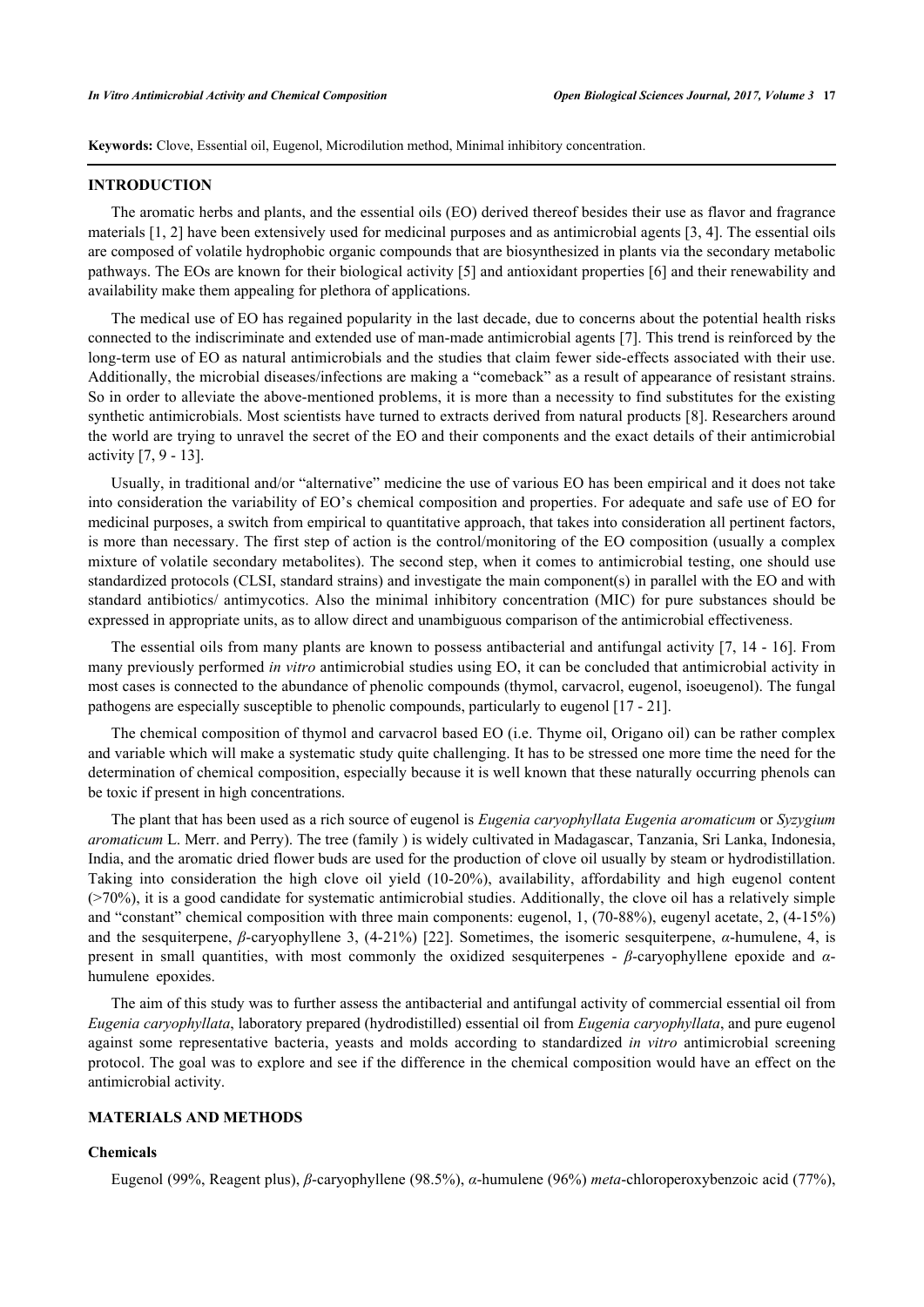and dichloromethane (99.5%) were obtained from Sigma-Aldrich. Dimethyl sulfoxide (DMSO, 99.8%), sodium hydroxide (98%), diethyl ether (99%) were obtained from Merck. All the chemicals were used without further purification.

## **Plant Material And Essential Oils**

The commercial essential oil was obtained from a local pharmacy and was from the Beolab Spa & Wellness Company. The dried flower buds of *Eugenia caryophyllata* with declared origin from Madagascar were obtained from a local supplier. The plant material was pulverized and was subjected to hydrodistillation for 3 h in Clevenger-type apparatus (for denser than water EO). The essential oil was separated and dried over sodium sulfate for a minimum of 10 minutes. The overall yield of the EO was 14.2% (v/w) established on dry basis. Portion of the hydro distilled oil (2 g) was dissolved in ether (20 mL) and subjected to extraction with  $5\%$  (w/w) sodium hydroxide (3x15 mL). The combined NaOH layers were back-extracted with ether (3x10 ml). The combined aqueous layer was transferred to Erlenmayer flask and acidified with concentrated HCl to a pH value of 2. The acidified mixture is transferred to separate funnel and extracted with ether  $(3 \times 15 \text{ mL})$ . The combined organic layers were washed with water  $(3 \times 15 \text{ mL})$ and brine (1 x15 mL). The ether layer was dried over sodium sulfate and decanted to a pre-weighed round bottom flask. Removal of solvents via rotary evaporation gave light yellow liquid  $(1.42 \text{ g})$ , which was eugenol with analytical purity, GC-MS 99% pure. The purity was confirmed by comparison with authentic sample (eugenol, 99+% Reagent plus, Sigma-Aldrich). All the samples (isolated eugenol, the commercial EO and hydro distilled EO) were subjected to density, refractive index measurements, and IR and GC-MS analyses prior to the antimicrobial testing. Throughout the study they were stored at  $4^{\circ}$ C in dark glass air-tight bottles. Appropriate volumes of the samples were diluted in 100% DMSO, at a maximum concentration of 100  $\mu$ LmL<sup>-1</sup> (v/v) for each experiment. The FT-IR spectra were recorded on Varian 3100-IR Excalibur series spectrophotometer as liquid films between sodium chloride plates. The refractive index measurements were carried out on a digital Kruss A. Optronic (Germany) refractometer equipped with accurate internal thermostating unit.

## **Essential Oil Analysis**

The chemical composition of clove bud essential oils was determined using GC and GC-MS. Samples (100 mg) were placed in 10 mL volumetric flask and were filled to the mark with dichloromethane. Gas chromatography (GC) was performed on Agilent 6890 GC system, equipped with flame-ionization detector (FID) and Agilent 5973 GC auto sampler. HP-5 column (30 m x 0.25 mm, 0.25 µm film thickness) was employed and nitrogen was used as a carrier gas at constant flow of 1.0 mLmin<sup>-1</sup>. Sample amount injected was  $1\mu$ L, with applied split ratio of 1:50 at 250 $\degree$ C. The GC conditions were the following: the oven temperature started at  $40^{\circ}$ C and held for 5 min, then heated at  $5^{\circ}$ Cmin<sup>-1</sup> to 140 °C, held for 5 min, then heated to 260°C at 10 °Cmin-1 and held at the final temp for 10 min. The temperature of the detector was at 260°C. The GC-MS analyses were carried out on a Varian 450 GC fitted with a VF-5MS fused silica capillary column (5% diphenyl- 95% dimethyl polysiloxane, 30 m x 0.25mm i.d., film thickness 0.25 μm) interfaced to a Varian 300 single quadrupole mass spectrometer, operated by Varian MS Workstation software. The GC temperature program was identical as in the GC-FID analysis. Helium (purity 99.999%) was used as a carrier gas with a constant flow rate of 1 mLmin<sup>-1</sup>. One microliter of the samples was injected using Varian CP 8410 autosampler, with a 50:1 split ratio and injector temperature of 250 °C. The temperatures of the transfer line and ion source were 240°C and 250°C, respectively. All mass spectra were acquired in electron impact (EI) mode at 70 eV in a full scan mode, with a range of 40-350 amu at a rate of 2 scans sec<sup>-1</sup>. Data acquisition and processing were carried out with Varian MS Workstation software, with capability of mass spectral matching. Identification of the components was based on comparison of the retention times with those of authentic samples and on computer matching against commercial (NIST 05) and homemade library mass spectra built up from pure substances and components of known oils. The relative amounts of individual components were calculated based on the GC-FID peak areas without response factor corrections. To correctly assign the GC peaks of the isomeric sesquiterpene epoxides (of *β*-caryophyllene and *α*-humulene) partial epoxidations with *meta*-chloroperoxybenzoic acid (mCPBA) were carried using literature procedures[[23,](#page-7-7) [24\]](#page-7-8). *β*-Caryophyllene was reacted with 0.75 equivalent of mCPBA, at 0 °C for 30 min, in dichloromethane following the procedure of[[23](#page-7-7)]. After subsequent work-up, the obtained crude product was analyzed by GC-MS (ca. 3:1 *β*caryophyllene epoxide: starting material). *α*-Humulene was reacted with 1 equivalent of mCPBA in chloroform according to [\[24](#page-7-8)], and the crude product was analyzed by GC-MS (94% humulene epoxide II, 3% humulene epoxide I and ca. 1% starting material).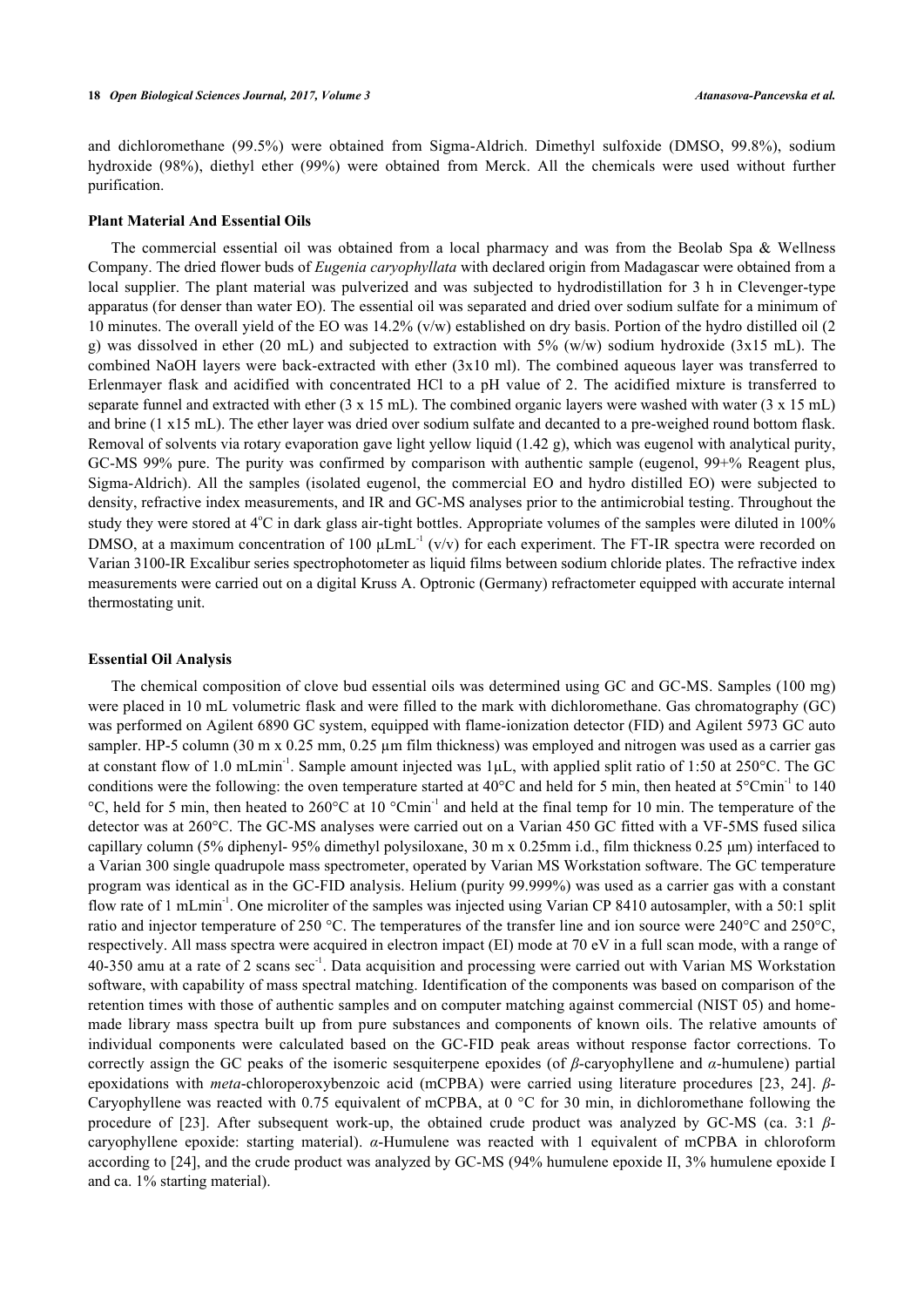# **Test Organisms**

The antimicrobial activity of the extracts was assessed against six bacterial strains, *Bacillus subtilis* ATCC 6633, *Escherichia coli* ATCC 8739, *Staphylococcus aureus* ATCC 6538, *Pseudomonas aeruginosa* ATCC 9027, *Sarcina lutea* ATCC 9341, *Bacillus pumilus* NCTC 8241; two yeasts: *Saccharomyces cerevisiae* ATCC 9763 and *Candida albicans* ATCC 10231; and three molds: *Penicillium* sp., *Aspergillus niger* ATCC 16404 and *Aspergillus sojae*.

# **Resazurin Micro-Titre Assay**

The 96-well micro-titre assay using resazurin as the indicator of cell growth[[25](#page-7-9), [26](#page-7-10)] was employed for the determination of the minimum inhibitory concentration (MIC) of the active extracts.

# **Standardization Of Inoculum**

The test organisms were sub-cultured onto fresh plates of Mueller- Hinton agar (Oxoid, UK) for 24 h at 37°C for bacteria and Saboraud dextrose agar (Oxoid, UK) for 5 - 7 days at 25°C for fungi. Colonies from these plates were suspended in Mueller-Hinton broth and Saboraud broth (Oxoid, UK) to a turbidity matching 0.5 McFarland standard  $(10^8 \text{ colony forming units (cfu) ml}^{-1}).$ 

# **Antimicrobial Assay**

Into each well of the 96-well micro-titre plate, 50 μL of the medium, 50 μL of the extract, 5 μL of the resazurin and 5 μL of the suspension were dropped. Concentrations of extract used were 100-0.049 μLmL-1. Dilutions were made using DMSO as solvent. Each plate was incubating for 24 hours at 37°C for bacteria and 5 - 7 days at 25°C for fungi, as describedby [[27\]](#page-7-11). A positive control (containing inoculum but no essential oil) and negative control (containing essential oil but no inoculum) were included on each microplate. A colour change from blue to pink was indicative of microbial growth. Solutions of benzylpenicillin, ampicillin and streptomycin (for bacteria) and nystatin (for yeasts and molds) were used for control wells.

## **RESULTS AND DISCUSSION**

#### **Chemical Composition of Essential Oils**

In our study, we have used commercial essential oil, hydro distilled one and pure isolated eugenol, 1. The clove buds (declared to be originating from Madagascar) were hydro distilled in Clevenger type of apparatus and the obtained EO was split into two parts. The first one was directly used in the antimicrobial studies, while the second part was used for the isolation of eugenol. The chemical composition of the isolated clove bud essential oil and the commercial clove bud essential oil was determined using GC-FID and GC-MS. Also, the purity of the isolated eugenol (99%) was determined by the GC-MS and refractive index measurement. From the obtained results it can be seen that in both the essential oils, the main component is eugenol 1 (Table **[1](#page-3-0)**). It is interesting to point out the absence of eugenyl acetate in the commercial essential oil and the presence of *α*-humulene. The chemical composition of the isolated essential oil is in agreement with the literature data (references within Table **[2](#page-3-0)**) [\[21](#page-7-5), [22](#page-7-6), [28](#page-7-12) - [33\]](#page-8-0).

| <b>Name</b>            | Molecular formula | $M_{r}$ | R,<br>(min.) | Commercial<br>essential oil<br>$wt. \%$ | <b>Prepared essential</b><br>oil<br>$wt. \%$ |
|------------------------|-------------------|---------|--------------|-----------------------------------------|----------------------------------------------|
| eugenol                | $C_{10}H_{12}O_2$ | 164     | 23.982       | 84.77                                   | 86.29                                        |
| eugenyl acetate        | $C_{12}H_{14}O_3$ | 206     | 29.158       | tr.                                     | 9.19                                         |
| $\beta$ -caryophyllene | $C_{15}H_{24}$    | 204     | 25.805       | 10.41                                   | 1.21                                         |
| $\alpha$ -humulene     | $C_{15}H_{24}$    | 204     | 26.942       | 1.96                                    | n.d                                          |
| caryophyllene epoxide  | $C_{15}H_{24}O$   | 220     | 31.737       | 2.27                                    | 2.69                                         |
| humulene epoxide I     | $C_{15}H_{24}O$   | 220     | 32.508       | 0.34                                    | 0.29                                         |
| humulene epoxide II    | $C_{15}H_{24}O$   | 220     | 33.877       | 0.25                                    | 0.31                                         |

<span id="page-3-0"></span>**Table 1. Key data from the GC-MS analyses of essential oils.**

n.d–not detected; tr.-traces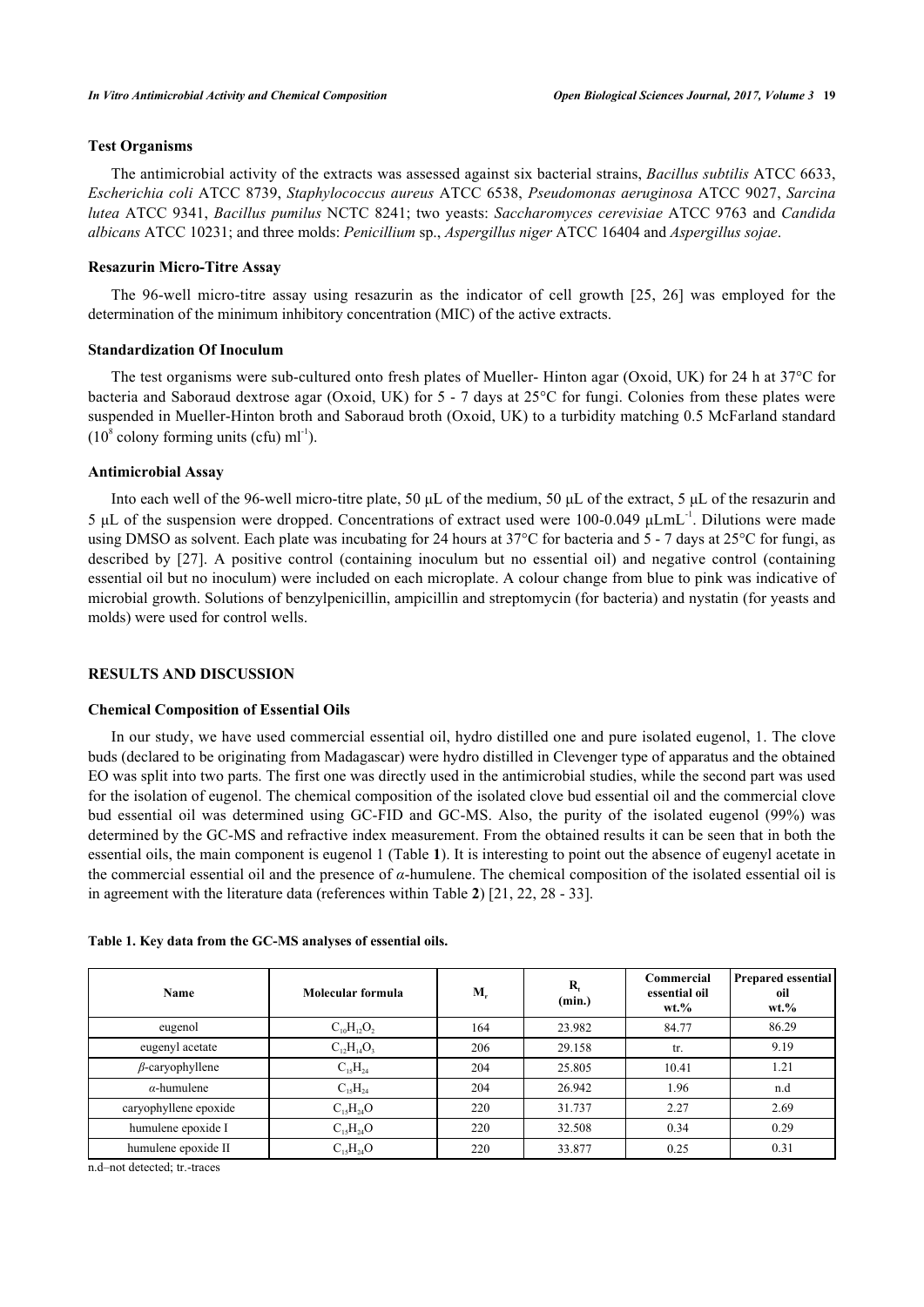| Component                         | Eugenol <sup>1</sup><br>(1) | Eugenyl<br>acetate(2) | $\beta$ -Caryophyllene $\alpha$ -Humulene | $\beta$ -Caryophyllene<br>oxide |      | Humulene<br>epoxide $I(6)$ | Humulene<br>epoxide II $(7)$ |
|-----------------------------------|-----------------------------|-----------------------|-------------------------------------------|---------------------------------|------|----------------------------|------------------------------|
| Origin                            |                             |                       | (3)                                       | (4)                             | (5)  |                            |                              |
| Ph. Eur. Limits [22]<br>$(\%)$    | 75-88                       | $4 - 15$              | $5-14$                                    | n.s.                            | n.s. | n.s.                       | n.s.                         |
| Madagascar $[28]$ (%)             | 73.5-79.7                   | $4.5 - 10.7$          | $7.3 - 12.4$                              | $1 - 1.4$                       | n.s. | n.s.                       | n.s.                         |
| Madagascar [29] $(\% )$           | 82.6                        | 6.0                   | 7.2                                       | 0.8                             | 0.3  | 0.1                        | tr.                          |
| India $[29]$                      | 70                          | 2.1                   | 19.5                                      | 1.9                             | 0.4  | n.d.                       | 0.1                          |
| Cuba [30]                         | 69.8                        | 16.1                  | 13.0                                      | 0.6                             | n.d. | n.d.                       | n.d.                         |
| Turkey [31]                       | 87.00                       | 8.01                  | 3.56                                      | 0.4                             | 0.1  | n.d.                       | n.d.                         |
| Italy [32] (commercial oil)       | 82.6                        | 8.03                  | 7.45                                      | n.s.                            | n.s. | n.s.                       | n.s.                         |
| Portugal [21]<br>(commercial oil) | 85.3                        | n.d                   | 6.8                                       | 0.9                             | 0.1  | n.d.                       | n.d.                         |
| Unknown [33] (hydrodistilled)     | 88.58                       | 5.62                  | 1.39                                      | 0.19                            | tr.  | tr.                        | n.d.                         |

|  |  |  | Table 2. Literature survey of origin and chemical composition of clove bud oil. |  |
|--|--|--|---------------------------------------------------------------------------------|--|
|  |  |  |                                                                                 |  |

n.s.-not specified; n.d.-not detected; tr.-traces

After the GC-FID/GC-MS analysis we have noted differences in the essential oils. It is interesting to note that both samples, based on the GC-MS analyses, contained, 2.3 and 2.7 wt.% of caryophyllene oxide, 5, which is an oxidation product of *β*-caryophyllene [\[34,](#page-8-3) [35\]](#page-8-4). Additionally, the commercial essential oil contained significant amounts of *β*caryophyllene, 3, (10.41%), and some of *α*-humulene, 4, (~2%), while the hydro distilled EO contained low amounts of *β*-caryophyllene, 3, (1.21%). With pure eugenol as a control we had a convenient control probe to test the essential oils with almost the same content of eugenol (84.8 and 86.3 wt.%), but different content of eugenyl acetate and *β*caryophyllene. The chemical composition of the isolated essential oil is in agreement with the literature data (references within Table **[2](#page-3-0)**).

During our preparation we have thoroughly dried the hydro-distilled clove essential oil over sodium sulfate. We have postulated that the way commercial oils are manufactured they are not additionally dried. Over time and storage, the traces of water can hydrolyze the ester, eugenyl acetate, 2, and if it is originally present in small quantities it may not be detectable by GC analyses. In our case, we wanted to confirm the absence of 2, and to eliminate the possible decomposition and/or hydrolysis at the GC injector. For that purpose we have recorded the FT-IR spectra of all samples (commercial essential oil, the hydro distilled/dried essential oil and pure eugenol). The typical ester absorption band  $(1743 \text{ cm}^{-1})$  was absent in the IR spectra of the commercial essential oil, but was present in hydrodistilled and dried essential oil.

# **Antimicrobial Activity**

A few antimicrobial studies involving clove essential oils with chromatographically determined chemical composition have been done [[33,](#page-8-0) [21](#page-7-5), [19,](#page-7-15) [36](#page-8-5)]. Chemical composition can vary, depending on the origin, storage of the clove buds, isolation and processing and storage [\[34](#page-8-3) - [36\]](#page-8-5), which in turn may affect the results of the *in vitro* antimicrobial studies.

The inhibitory activity of clove is due to the presence of several constituents, mainly eugenol, eugenyl acetate, betacaryophyllene, 2-heptanone[[33\]](#page-8-0), and to a lesser extent because of their lower abundance- *α*-humulene, methyl salicylate, isoeugenol, methyl eugenol[[37\]](#page-8-6).

Several studies have demonstrated potent antifungal [\[38](#page-8-7) - [41\]](#page-8-8), antiviral [[19\]](#page-7-15) and antibacterial effects of clove [[17](#page-7-4), [42](#page-8-9) - [46\]](#page-8-10). It has been proposed that the most active compounds contain the phenol functional group. These phenolic compounds sensitize the phospholipid bilayer of the microbial cytoplasmic membrane causing increased permeability, unavailability of vital intracellular constituents [[47\]](#page-8-11) and/or impairment of bacterial enzymes systems [[48\]](#page-8-12).

The 96-well micro-titre assay with resazurin [[25\]](#page-7-9) was employed to evaluate the antimicrobial activity of clove essential oil and eugenol. Blue-coloured suspensions are consistent with no growth of microorganisms, and redcoloured suspension are consistent with higher levels of microorganisms proliferation. This method is a nonradiometric, rapid, high-throughput assay that allows for the detection of bacterial activity with a high degree of confidence [[49](#page-8-13) - [51\]](#page-8-14). The assay is based on the oxidation–reduction dye resazurin as a general indicator of cellular growth [[52](#page-8-15)]. In the presence of metabolic activity, the dye is reduced and undergoes a colour change with fluorescence.

The results for antimicrobial properties of extracts are shown in Table **[3](#page-5-0)**. Eugenol, as a main component of extracts,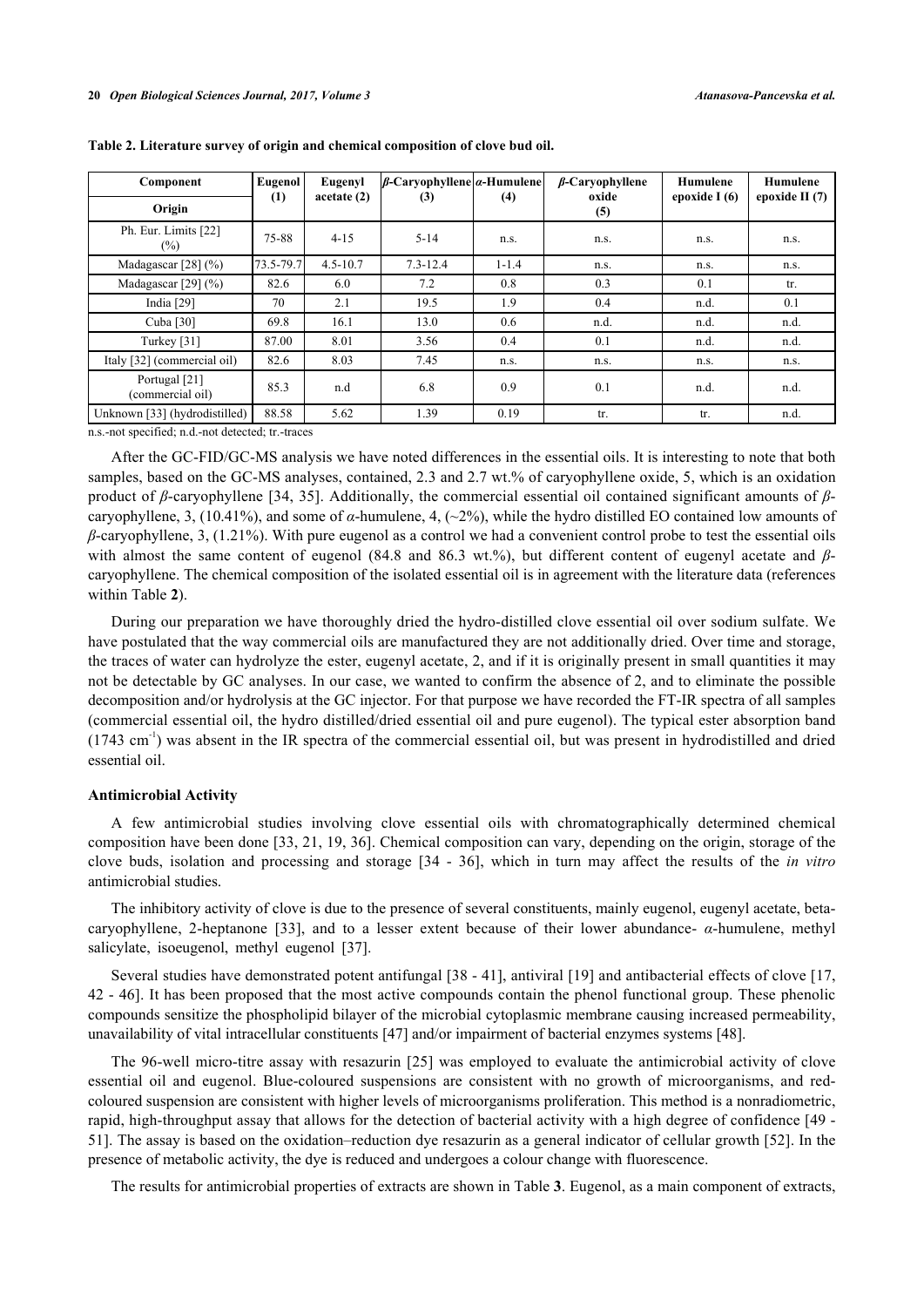demonstrated very strong activity against all tested microorganisms, with lowest MIC of 0.049 μLmL-1 for *Bacillus subtilis* ATCC 6633. With regard to antifungal activity, the clove extract was active against all the test fungal species (Table **[3](#page-5-0)**).The lowest MIC was for eugenol on *Penicillium* sp. (0.049 μLmL-1). The antimicrobial properties of clove essential oil were tested and showed inhibitory activity to *Listeria monocytogenes, Campylobacter jejuni, Salmonella enteritidis, Bacillus cereus, Escherichia coli* and *Staphylococcus aureus* [\[53](#page-9-0), [54](#page-9-1)].

<span id="page-5-0"></span>**Table 3. Minimal Inhibitory Concentration (MIC) of eugenol,** *E. caryophyllata* **essential oils (EO), antibiotics and antimycotic against test microorganisms.**

|                                      | <b>Eugenol</b>         | EO<br>Comm.           | EO<br>Hydr.         | <b>Ampicillin</b><br>CAS num. 69-53-4<br>M. 349.4 | <b>Benzyl penicillin</b><br>CAS num. 61-33-6<br>M. 334.4 | Strepto-mycin<br>CAS num.<br>$61 - 33 - 6$<br>M. 1457.4 | <b>Nystatin</b><br>CAS num.<br>140-61-9<br>M. 926.1 |
|--------------------------------------|------------------------|-----------------------|---------------------|---------------------------------------------------|----------------------------------------------------------|---------------------------------------------------------|-----------------------------------------------------|
|                                      | $\mu LmL^{-1}$         | $\mu LmL^{\text{-}1}$ | $\mu LmL^{-1}$      | $\mu\text{g}mL^{\text{-}1}$                       | $\mu\text{g}mL^{\text{-}1}$                              | $\mu g m L^{\text{-}1}$                                 | $\mu g m L^{\text{-}1}$                             |
| Test microorganisms                  | $umolmL$ <sup>-1</sup> | umolmL <sup>-1</sup>  | $\mu$ molm $L^{-1}$ | $µmolmL^{-1}$                                     | $\mu$ molm $L^{-1}$                                      | $\mu$ molm $L^{-1}$                                     | $\mu$ molm $L^{-1}$                                 |
| <b>Bacillus</b> subtilis             | 0.049                  | 0.39                  | 0.049               | 12.5                                              | 3.125                                                    | 12.5                                                    | ln.t.                                               |
| <b>ATCC 6633</b>                     | 0.00032                | n.d.                  | n.d.                | 0.036                                             | 0.0093                                                   | 0.0086                                                  | ln.t.                                               |
| <b>Bacillus</b> pumilus              | 0.39                   | 0.78                  | 0.78                | 0.195                                             | 0.195                                                    | 0.78                                                    | ln.t.                                               |
| <b>NCTC 8241</b>                     | 0.00253                | n.d.                  | n.d.                | 0.00056                                           | 0.00058                                                  | 0.00054                                                 | ln.t.                                               |
| Staphylococcus aureus ATCC           | 0.195                  | 0.78                  | 0.39                | 0.39                                              | 0.049                                                    | 1.56                                                    | ln.t.                                               |
| 6538                                 | 0.00127                | n.d.                  | n.d.                | 0.0011                                            | 0.00015                                                  | 0.0011                                                  | n.t.                                                |
| Sarcina lutea                        | 0.097                  | 0.78                  | 0.195               | 0.049                                             | 0.049                                                    | 1.56                                                    | n.t.                                                |
| <b>ATCC 9341</b>                     | 0.02425                | n.d.                  | n.d.                | 0.00014                                           | 0.00015                                                  | 0.0011                                                  | ln.t.                                               |
| Escherichia coli<br><b>ATCC 8739</b> | 0.195                  | 0.39                  | 0.049               | 50                                                | 25                                                       | 1.56                                                    | n.t.                                                |
|                                      | 0.00127                | n.d.                  | n.d.                | 0.143                                             | 0.0075                                                   | 0.0011                                                  | ln.t.                                               |
| Pseudomonas aeruginosa ATCC<br>9027  | 0.78                   | 3.125                 | 1.56                | 12.5                                              | 25                                                       | 25                                                      | ln.t.                                               |
|                                      | 0.00507                | n.d.                  | n.d.                | 0.036                                             | 0.0075                                                   | 0.172                                                   | ln.t.                                               |
|                                      | 0.049                  | 0.097                 | 0.195               | n.t.                                              | n.t.                                                     | n.t.                                                    | 12.5                                                |
| Penicillium sp.                      | 0.00032                | n.d.                  | n.d.                | In.t.                                             | n.t.                                                     | n.t.                                                    | 0.013                                               |
|                                      | 0.195                  | 0.39                  | 0.39                | n.t.                                              | n.t.                                                     | n.t.                                                    | 12.5                                                |
| Aspergillus sojae                    | 0.00127                | n.d.                  | n.d.                | n.t.                                              | n.t.                                                     | n.t.                                                    | 0.013                                               |
|                                      | 0.78                   | 0.78                  | 0.78                | n.t.                                              | n.t.                                                     | n.t.                                                    | 12.5                                                |
| Aspergillus niger ATCC 16404         | 0.00510                | n.d.                  | n.d.                | In.t.                                             | n.t.                                                     | n.t.                                                    | 0.013                                               |
| Candida albicans ATCC 10231          | 0.195                  | 0.78                  | 0.097               | n.t.                                              | n.t.                                                     | n.t.                                                    | 25.0                                                |
|                                      | 0.00127                | n.d.                  | n.d.                | n.t.                                              | n.t.                                                     | n.t.                                                    | 0.027                                               |
| Saccharomyces cerevisiae ATCC        | 0.097                  | 0.097                 | 0.39                | n.t.                                              | n.t.                                                     | n.t.                                                    | 100.0                                               |
| 9763                                 | 0.00063                | n.d.                  | n.d.                | n.t.                                              | n.t.                                                     | n.t.                                                    | 0.108                                               |

n.t. - not tested; n.d.-not determined

Essential oils of clove possess high antimicrobial properties[[16](#page-7-3)]. Clove oil was effective against *E. coli*, *L monocytogenes*, *S. enteric* [\[55](#page-9-2)]. The antibacterial activity of clove against two gram-negative bacteria, such as *Pseudomonas fluorescens* and *Serratia liquefaciens*, and four gram-positive bacteria, such as *Brochothrix thermosphacta*, *Carnobacterium piscicola*, *Lactobacillus curvatus*, and *Lactobacillus* sp., involved in meat spoilage, was found effective.

Generally, this study showed that clove oil was effective against both Gram-positive and Gram-negative bacteria, and yeasts and fungi, which is similar to other reports describing the use of essential oils. The present findings support, at least to some extent, the traditional uses of this plant, particularly its use for the treatment of bacterial and fungal infections and inflammation.

It was also found that the eugenol had the strongest effect against bacterial cultures, with the exception of *E. coli*, where the freshly isolated essential oil had the strongest bactericidal effect. Also, the freshly isolated essential oil had the strongest effect against the *C. albicans*, Important to note is that a similar study on antifungal activity of eugenol and clove essential oil on *Candida* and *Aspergillus* species was done by Pinto and co-workers [\[21](#page-7-5)]. Another peculiarity is that in their study they have used a commercial essential oil from Portugal, and based on their GC analysis they have not detected eugenyl acetate either. Taking into consideration that in our study the only major difference between the two EOs (freshly prepared and commercial) is the presence of eugenyl acetate, one is tempted to attribute the higher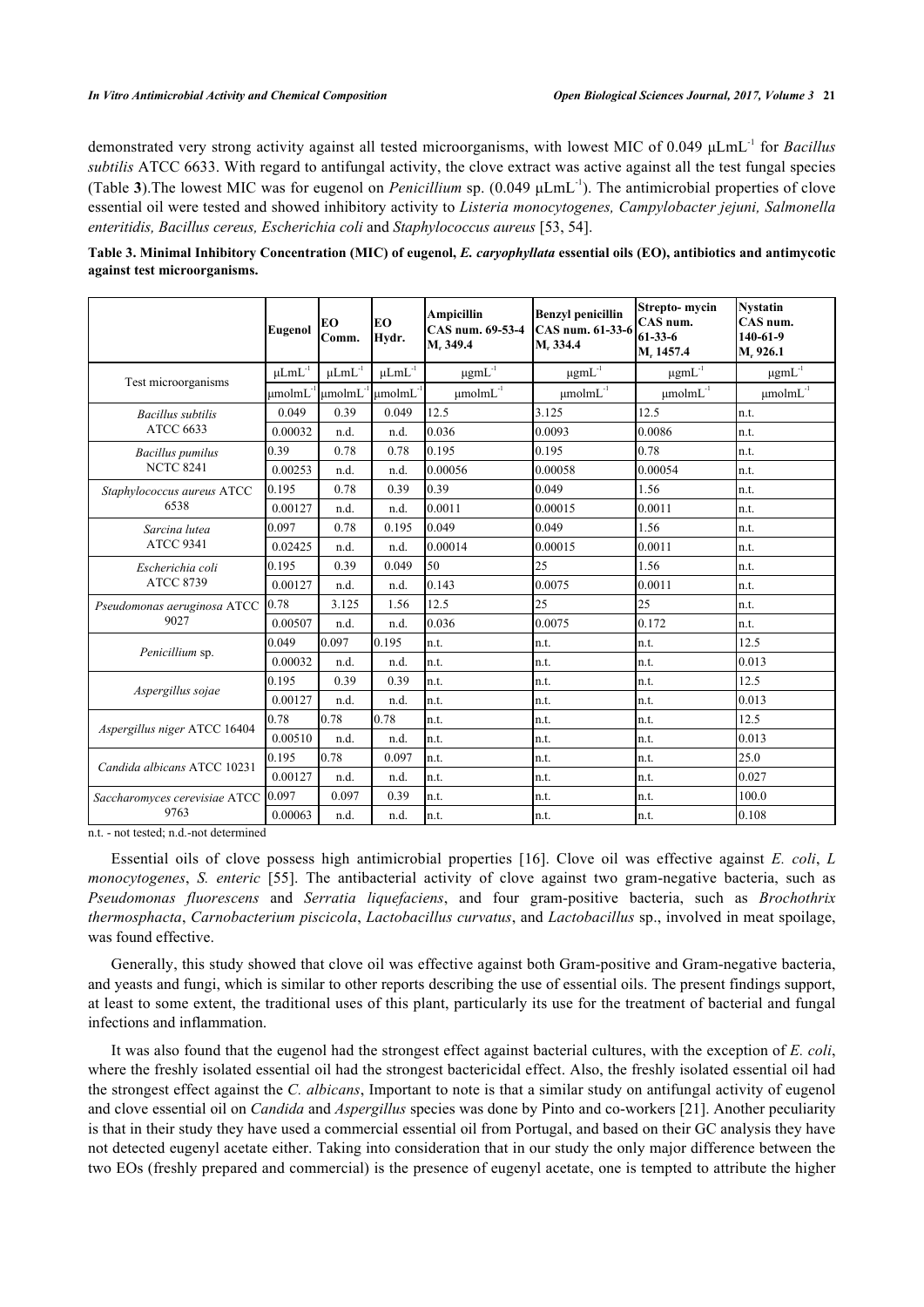overall antimicrobial activity of the freshly hydrodistilled/dried EO to its presence. This assumption finds support in recent study by Chiaradia and co-workers [\[56](#page-9-3)] who synthesized pure eugenyl acetate by lipase-catalyzed reaction in solvent-free system and tested its antimicrobial activity in parallel with eugenol employing diffusion disk technique. The eugenyl acetate led to an increase in the antimicrobial activity (16 bacteria tested) when compared to pure eugenol (i.e the acetylation of eugenol improved its antimicrobial properties). Further studies centered on the preparation and antimicrobial studies with surrogate EOs containing varying ratios of the three main components (eugenol, betacaryophyllene and eugenyl acetate) are needed to establish the "true" contribution of each component. Also the minimal inhibitory concentration (MIC) for pure substances should be expressed in appropriate units, as to allow direct and unambiguous comparison of the antimicrobial effectiveness. The easiest way for comparison is to convert concentrations from μLmL<sup>-1</sup> and μgmL<sup>-1</sup> to μmol mL<sup>-1</sup>. The antimicrobial activity of eugenol can now be directly and unambiguously compared to the activity of the commercial antibiotics and antimycotics. From Table **[3](#page-5-0)**. it can be clearly seen, based on micromolar amounts, that eugenol is especially potent antifungal agent and is superior to man-made antimycotics. If one takes into consideration the high EO yield, availability, affordability and high eugenol content, the flower buds of *Eugenia caryophyllata* are more than obvious source of natural antimicrobials.

# **CONCLUSION**

The results of our study confirmed that clove oil has a wide-spectrum antibacterial and antifungal activity. Even though it is quite difficult to attribute the biological activity of mixtures such as essential oils, it is not unreasonable to pinpoint the "major contributor". In our particular case, it is eugenol, as confirmed by studies involving pure component and EOs containing high concentrations (84.8% and 86.29%) of eugenol. The outcome of these types of *in vitro* antimicrobial/antifungal tests depends on many factors, such as prior history of the plant material, the extraction method of EO, the storage conditions (Turek & Stintzing, 2012). All of the above-mentioned may affect the chemical composition of EO, and it is advisable to check the purity of EOs before *in vitro* antimicrobial tests. Despite the fact that the EOs are hydrophobic, the ones that contain larger quantities of phenolic compounds (ex. thymol,carvacrol, eugenol etc.) or contain hydrolysable compounds (ex. esters) should be dried after preparation and before testing. In order to avoid the ambiguities we propose, in addition to the determination of chemical composition by gas chromatographic techniques, to check the refractive index and the moisture content of the EOs.

In summary, this study confirmed that clove essential oil and eugenol possess broad spectrum of *in vitro* antibacterial and antifungal activity. Therefore it represents an alternative source of natural antimicrobial substances for use to prevent the growth of different bacteria, yeasts and molds. For standardization of the results of the antimicrobial studies involving essential oils, prior check of their chemical composition is highly advisable.

# **CONFLICT OF INTEREST**

The authors confirm that this article content has no conflict of interest.

## **ACKNOWLEDGEMENTS**

Declared None.

## **REFERENCES**

- <span id="page-6-0"></span>[1] Hoffman DL. The herb user's guide wellingborough. UK: Thorsons Publishing Group 1987.
- <span id="page-6-1"></span>[2] Lawless J. The illustrated encyclopedia of essential oils shaftesbury. UK: Element Books Ltd. 1995.
- <span id="page-6-2"></span>[3] Cowan MM. Plant products as antimicrobial agents. Clin Microbiol Rev 1999; 12(4): 564-82. [PMID: [10515903\]](http://www.ncbi.nlm.nih.gov/pubmed/10515903)
- <span id="page-6-3"></span>[4] Grayer RJ, Harborne JB. A survey of antifungal compounds from higher plants, 1982–1993. Phytochemistry 1994; 37(1): 19-42. [\[http://dx.doi.org/10.1016/0031-9422\(94\)85005-4](http://dx.doi.org/10.1016/0031-9422(94)85005-4)]
- <span id="page-6-4"></span>[5] Adorjan B, Buchbauer G. Biological properties of essential oils: an updated review. Flavour Fragrance J 2010; 25: 407-26. [\[http://dx.doi.org/10.1002/ffj.2024](http://dx.doi.org/10.1002/ffj.2024)]
- <span id="page-6-5"></span>[6] Amorati R, Foti MC, Valgimigli L. Antioxidant activity of essential oils. J Agric Food Chem 2013; 61(46): 10835-47. [\[http://dx.doi.org/10.1021/jf403496k\]](http://dx.doi.org/10.1021/jf403496k) [PMID: [24156356](http://www.ncbi.nlm.nih.gov/pubmed/24156356)]
- <span id="page-6-6"></span>[7] Bakkali F, Averbeck S, Averbeck D, Idaomar M. Biological effects of essential oilsa review. Food Chem Toxicol 2008; 46(2): 446-75. [\[http://dx.doi.org/10.1016/j.fct.2007.09.106](http://dx.doi.org/10.1016/j.fct.2007.09.106)] [PMID: [17996351](http://www.ncbi.nlm.nih.gov/pubmed/17996351)]
- <span id="page-6-7"></span>[8] Newman DJ, Cragg GM. Natural products as sources of new drugs over the last 25 years. J Nat Prod 2007; 70(3): 461-77.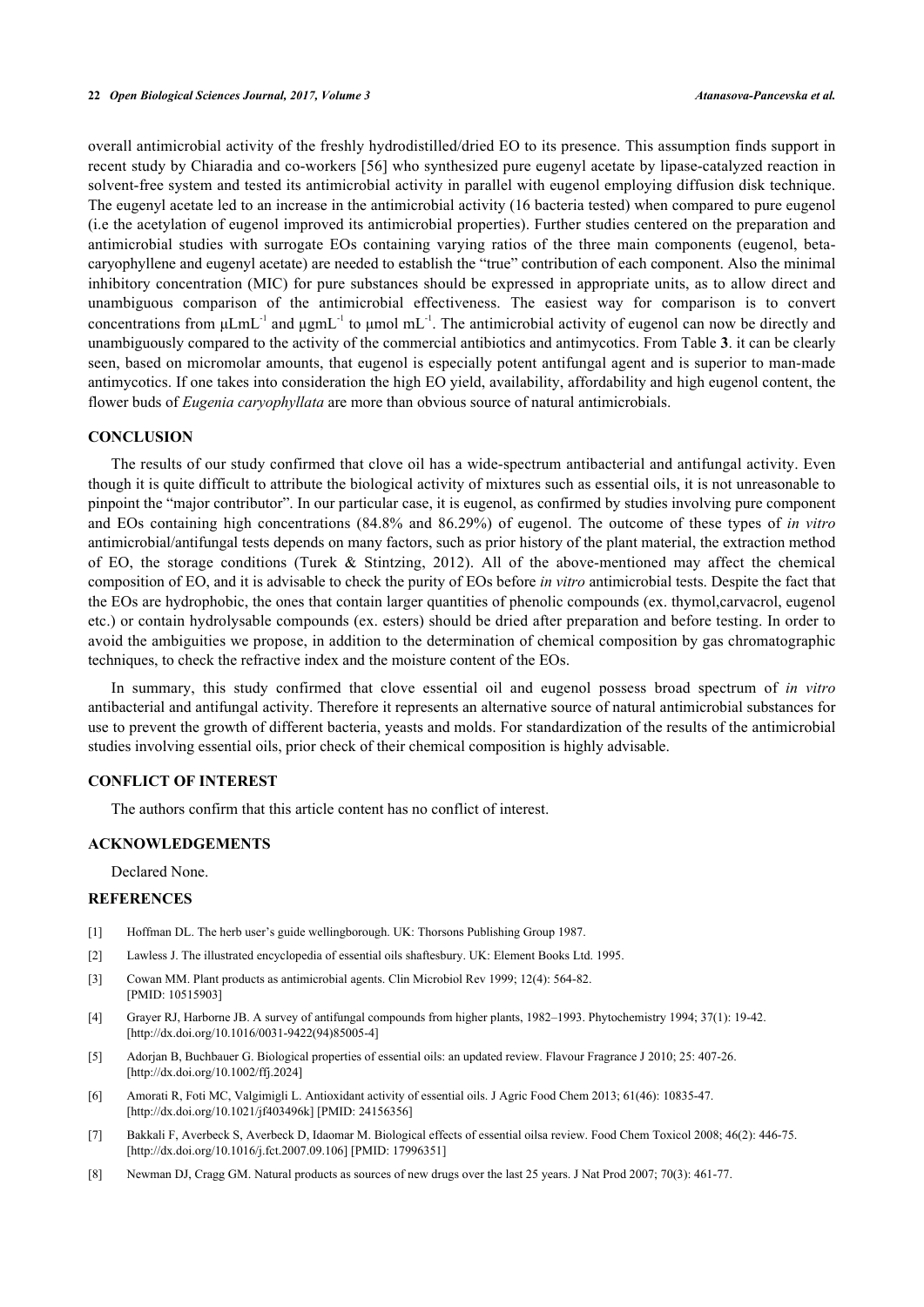[\[http://dx.doi.org/10.1021/np068054v\]](http://dx.doi.org/10.1021/np068054v) [PMID: [17309302](http://www.ncbi.nlm.nih.gov/pubmed/17309302)]

- <span id="page-7-0"></span>[9] Carson CF, Hammer KA, Riley TV. *Melaleuca alternifolia* (Tea Tree) oil: a review of antimicrobial and other medicinal properties. Clin Microbiol Rev 2006; 19(1): 50-62. [\[http://dx.doi.org/10.1128/CMR.19.1.50-62.2006](http://dx.doi.org/10.1128/CMR.19.1.50-62.2006)] [PMID: [16418522\]](http://www.ncbi.nlm.nih.gov/pubmed/16418522)
- [10] Cox SD, Mann CM, Markham JL, *et al.* The mode of antimicrobial action of the essential oil of *Melaleuca alternifolia* (tea tree oil). J Appl Microbiol 2000; 88(1): 170-5. [\[http://dx.doi.org/10.1046/j.1365-2672.2000.00943.x\]](http://dx.doi.org/10.1046/j.1365-2672.2000.00943.x) [PMID: [10735256](http://www.ncbi.nlm.nih.gov/pubmed/10735256)]
- [11] Cox SD, Mann CM, Markham JL, Gustafson JE, Warmington JR, Wyllie SG. Determining the antimicrobial actions of tea tree oil. Molecules 2001; 6(2): 87-91. [\[http://dx.doi.org/10.3390/60100087\]](http://dx.doi.org/10.3390/60100087)
- [12] Di Pasqua R, Betts G, Hoskins N, Edwards M, Ercolini D, Mauriello G. Membrane toxicity of antimicrobial compounds from essential oils. J Agric Food Chem 2007; 55(12): 4863-70. [\[http://dx.doi.org/10.1021/jf0636465\]](http://dx.doi.org/10.1021/jf0636465) [PMID: [17497876](http://www.ncbi.nlm.nih.gov/pubmed/17497876)]
- <span id="page-7-1"></span>[13] Hammer KA, Carson CF, Riley TV. Antifungal effects of *Melaleuca alternifolia* (tea tree) oil and its components on *Candida albicans, Candida glabrata* and *Saccharomyces cerevisiae.* J Antimicrob Chemother 2004; 53(6): 1081-5. [\[http://dx.doi.org/10.1093/jac/dkh243](http://dx.doi.org/10.1093/jac/dkh243)] [PMID: [15140856\]](http://www.ncbi.nlm.nih.gov/pubmed/15140856)
- <span id="page-7-2"></span>[14] Burt S. Essential oils: their antibacterial properties and potential applications in foodsa review. Int J Food Microbiol 2004; 94(3): 223-53. [\[http://dx.doi.org/10.1016/j.ijfoodmicro.2004.03.022\]](http://dx.doi.org/10.1016/j.ijfoodmicro.2004.03.022) [PMID: [15246235](http://www.ncbi.nlm.nih.gov/pubmed/15246235)]
- [15] Dorman HJ, Deans SG. Antimicrobial agents from plants: antibacterial activity of plant volatile oils. J Appl Microbiol 2000; 88(2): 308-16. [\[http://dx.doi.org/10.1046/j.1365-2672.2000.00969.x\]](http://dx.doi.org/10.1046/j.1365-2672.2000.00969.x) [PMID: [10736000](http://www.ncbi.nlm.nih.gov/pubmed/10736000)]
- <span id="page-7-3"></span>[16] Kalemba D, Kunicka A. Antibacterial and antifungal properties of essential oils. Curr Med Chem 2003; 10(10): 813-29. [\[http://dx.doi.org/10.2174/0929867033457719\]](http://dx.doi.org/10.2174/0929867033457719) [PMID: [12678685](http://www.ncbi.nlm.nih.gov/pubmed/12678685)]
- <span id="page-7-4"></span>[17] López P, Sánchez C, Batlle R, Nerín C. Solid- and vapor-phase antimicrobial activities of six essential oils: susceptibility of selected foodborne bacterial and fungal strains. J Agric Food Chem 2005; 53(17): 6939-46. [\[http://dx.doi.org/10.1021/jf050709v\]](http://dx.doi.org/10.1021/jf050709v) [PMID: [16104824](http://www.ncbi.nlm.nih.gov/pubmed/16104824)]
- [18] Velluti A, Sanchis V, Ramos AJ, Marin S. Effect of essential oils of cinnamon, clove, lemon grass, oregano and palmarosa on growth of and fumonisin B1 production by *Fusarium verticillioides* in maize. J Sci Food Agric 2004; 84(10): 1141-6. [\[http://dx.doi.org/10.1002/jsfa.1769](http://dx.doi.org/10.1002/jsfa.1769)]
- <span id="page-7-15"></span>[19] Chaieb K, Hajlaoui H, Zmantar T, *et al.* The chemical composition and biological activity of clove essential oil, Eugenia caryophyllata (Syzigium aromaticum L. Myrtaceae): a short review. Phytother Res 2007; 21(6): 501-6. [\[http://dx.doi.org/10.1002/ptr.2124\]](http://dx.doi.org/10.1002/ptr.2124) [PMID: [17380552](http://www.ncbi.nlm.nih.gov/pubmed/17380552)]
- [20] Gayoso CW, Lima EO, Oliveira VT, *et al.* Sensitivity of fungi isolated from onychomycosis to *Eugenia cariophyllata* essential oil and eugenol. Fitoterapia 2005; 76(2): 247-9. [\[http://dx.doi.org/10.1016/j.fitote.2004.12.005\]](http://dx.doi.org/10.1016/j.fitote.2004.12.005) [PMID: [15752642](http://www.ncbi.nlm.nih.gov/pubmed/15752642)]
- <span id="page-7-5"></span>[21] Pinto E, Vale-Silva L, Cavaleiro C, Salgueiro L. Antifungal activity of the clove essential oil from *Syzygium aromaticum* on Candida, Aspergillus and dermatophyte species. J Med Microbiol 2009; 58(Pt 11): 1454-62. [\[http://dx.doi.org/10.1099/jmm.0.010538-0](http://dx.doi.org/10.1099/jmm.0.010538-0)] [PMID: [19589904\]](http://www.ncbi.nlm.nih.gov/pubmed/19589904)
- <span id="page-7-6"></span>[22] European Pharmacopoeia (VII). 7th ed. Strasbourg: Council of Europe 2011.
- <span id="page-7-7"></span>[23] Bombarda I, Gaydou EM, Smadja J, Faure R. Synthesis of oxygenated compounds derived from caryophyllene. Bull Soc Chim Fr 1995; 132: 836-42.
- <span id="page-7-8"></span>[24] Damodaran NP, De S. Studies in sesquiterpenes-XXXVIII. Structure of humulene epoxide-I and humulene epoxide-II. Tetrahedron 1968; 24: 4123-32. [\[http://dx.doi.org/10.1016/0040-4020\(68\)88175-X](http://dx.doi.org/10.1016/0040-4020(68)88175-X)]
- <span id="page-7-9"></span>[25] Sarker SD, Nahar L, Kumarasamy Y. Microtitre plate-based antibacterial assay incorporating resazurin as an indicator of cell growth, and its application in the in vitro antibacterial screening of phytochemicals. Methods 2007; 42(4): 321-4.

[\[http://dx.doi.org/10.1016/j.ymeth.2007.01.006](http://dx.doi.org/10.1016/j.ymeth.2007.01.006)] [PMID: [17560319\]](http://www.ncbi.nlm.nih.gov/pubmed/17560319)

- <span id="page-7-10"></span>[26] Genest S, Kerr C, Shah A, *et al.* Comparative bioactivity studies on two Mimosa species. BLACPMA 2008; 7: 38-43.
- <span id="page-7-11"></span>[27] Pretorius JC, Magama S, Zietsman PC. Growth inhibition of plants pathogenic bacteria and fungi by extracts from selected South African plant species. S Afr J Bot 2003; 69(2): 188-92. [\[http://dx.doi.org/10.1016/S0254-6299\(15\)30344-6\]](http://dx.doi.org/10.1016/S0254-6299(15)30344-6)
- <span id="page-7-12"></span>[28] Gaydou EM, Randriamiharisoa R. Multidimensional analysis of gas chromatographic data, application to the differentiation of clove bud and clove stem essential oils from Madagascar. Perfum Flavor 1987; 12: 45-51.
- <span id="page-7-13"></span>[29] Srivastava AK, Srivastava SK, Syamsundar KV. Bud and leaf essential oil composition of *Syzygium aromaticum* from India and Madagascar. Flavour Fragrance J 2005; 20(1): 51-3. [\[http://dx.doi.org/10.1002/ffj.1364](http://dx.doi.org/10.1002/ffj.1364)]
- <span id="page-7-14"></span>[30] Pino JA, Marbot R, Aguero J, Fuentes V. Essential oil from buds and leaves of clove (*Syzygium aromaticum* (L.) Merr. et Perry) grown in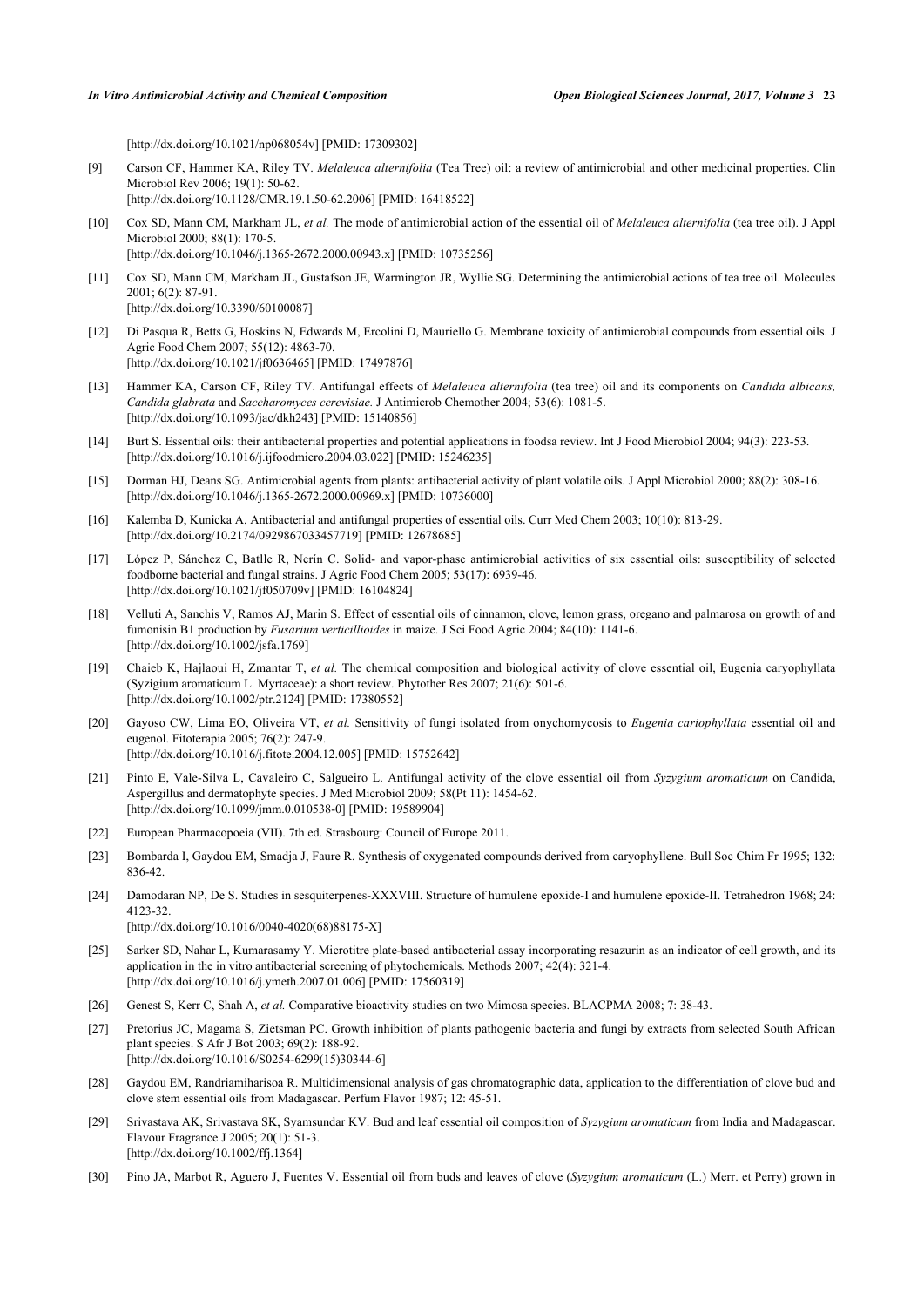Cuba. J Essent Oil Res 2001; 13(4): 278-9. [\[http://dx.doi.org/10.1080/10412905.2001.9699693\]](http://dx.doi.org/10.1080/10412905.2001.9699693)

- <span id="page-8-1"></span>[31] Alma MH, Ertas M, Nitz S, Kollmannsberger H. Chemical composition and content of essential oil from the bud of cultivated turkish clove (*Syzygium aromaticum* L.). BioResources 2007; 2: 265-9.
- <span id="page-8-2"></span>[32] Tomaino A, Cimino F, Zimbalatti V, *et al.* Influence of heating on antioxidant activity and the chemical composition of some spice essential oils. Food Chem 2005; 89(4): 549-54. [\[http://dx.doi.org/10.1016/j.foodchem.2004.03.011](http://dx.doi.org/10.1016/j.foodchem.2004.03.011)]
- <span id="page-8-0"></span>[33] Chaieb K, Zmantar T, Ksouri R, *et al.* Antioxidant properties of the essential oil of *Eugenia caryophyllata* and its antifungal activity against a large number of clinical Candida species. Mycoses 2007; 50(5): 403-6. [\[http://dx.doi.org/10.1111/j.1439-0507.2007.01391.x\]](http://dx.doi.org/10.1111/j.1439-0507.2007.01391.x) [PMID: [17714361](http://www.ncbi.nlm.nih.gov/pubmed/17714361)]
- <span id="page-8-3"></span>[34] Turek C, Stintzing FC. Impact of different storage conditions on the quality of selected essential oils. Food Res Int 2012a; 46: 341-53. [\[http://dx.doi.org/10.1016/j.foodres.2011.12.028](http://dx.doi.org/10.1016/j.foodres.2011.12.028)]
- <span id="page-8-4"></span>[35] Turek C, Stintzing FC. Stability of essential oils: A review. Compr Rev Food Sci Food Saf 2012b; 12: 40-53. [\[http://dx.doi.org/10.1111/1541-4337.12006](http://dx.doi.org/10.1111/1541-4337.12006)]
- <span id="page-8-5"></span>[36] Leela NK, Sapna VP. Clove. In: Parthasarathy VA, Chempakam B, Zachariah TJ, Eds. Chemistry of Spices. 2008; pp. 146-64. [\[http://dx.doi.org/10.1079/9781845934057.0146\]](http://dx.doi.org/10.1079/9781845934057.0146)
- <span id="page-8-6"></span>[37] Giorgio P, Mario C, Paola M, Stefania Z, Antonella D, Bruno T. Chemical composition and antimicrobial activities of essential oil of *Stachys glutinosa* L. from Sardinia. Nat Prod Commun 2006; 1: 1133-6.
- <span id="page-8-7"></span>[38] Arina B, Iqbal A. *In vitro* fungitoxicity of the essential oil of *Syzygium aromaticum.* World J Microbiol Biotechnol 2012; 18(4): 317-9.
- [39] Giordani R, Regli P, Kaloustian J, Mikaïl C, Abou L, Portugal H. Antifungal effect of various essential oils against Candida albicans. Potentiation of antifungal action of amphotericin B by essential oil from *Thymus vulgaris*. Phytother Res 2004; 18(12): 990-5. [\[http://dx.doi.org/10.1002/ptr.1594\]](http://dx.doi.org/10.1002/ptr.1594) [PMID: [15742351](http://www.ncbi.nlm.nih.gov/pubmed/15742351)]
- [40] Pawar VC, Thaker VS. In vitro efficacy of 75 essential oils against Aspergillus niger. Mycoses 2006; 49(4): 316-23. [\[http://dx.doi.org/10.1111/j.1439-0507.2006.01241.x\]](http://dx.doi.org/10.1111/j.1439-0507.2006.01241.x) [PMID: [16784447](http://www.ncbi.nlm.nih.gov/pubmed/16784447)]
- <span id="page-8-8"></span>[41] Park MJ, Gwak KS, Yang I, *et al.* Antifungal activities of the essential oils in *Syzygium aromaticum* (L.) Merr. Et Perry and *Leptospermum petersonii* Bailey and their constituents against various dermatophytes. J Microbiol 2007; 45(5): 460-5. [PMID: [17978807\]](http://www.ncbi.nlm.nih.gov/pubmed/17978807)
- <span id="page-8-9"></span>[42] Cai L, Wu CD. Compounds from *Syzygium aromaticum* possessing growth inhibitory activity against oral pathogens. J Nat Prod 1996; 59(10): 987-90. [\[http://dx.doi.org/10.1021/np960451q\]](http://dx.doi.org/10.1021/np960451q) [PMID: [8904847](http://www.ncbi.nlm.nih.gov/pubmed/8904847)]
- [43] Bae EA, Han MJ, Kim NJ, Kim DH. Anti-*Helicobacter pylori* activity of herbal medicines. Biol Pharm Bull 1998; 21(9): 990-2. [\[http://dx.doi.org/10.1248/bpb.21.990\]](http://dx.doi.org/10.1248/bpb.21.990) [PMID: [9781854](http://www.ncbi.nlm.nih.gov/pubmed/9781854)]
- [44] Li Y, Xu C, Zhang Q, Liu JY, Tan RX. *In vitro* anti-*Helicobacter pylori* action of 30 Chinese herbal medicines used to treat ulcer diseases. J Ethnopharmacol 2005; 98(3): 329-33. [\[http://dx.doi.org/10.1016/j.jep.2005.01.020\]](http://dx.doi.org/10.1016/j.jep.2005.01.020) [PMID: [15814268](http://www.ncbi.nlm.nih.gov/pubmed/15814268)]
- [45] Betoni JE, Mantovani RP, Barbosa LN, Di Stasi LC, Fernandes J A. Synergism between plant extract and antimicrobial drugs used on Staphylococcus aureus diseases. Mem Inst Oswaldo Cruz 2006; 101(4): 387-90. [\[http://dx.doi.org/10.1590/S0074-02762006000400007\]](http://dx.doi.org/10.1590/S0074-02762006000400007) [PMID: [16951808](http://www.ncbi.nlm.nih.gov/pubmed/16951808)]
- <span id="page-8-10"></span>[46] Fu Y, Zu Y, Chen L, *et al.* Antimicrobial activity of clove and rosemary essential oils alone and in combination. Phytother Res 2007; 21(10): 989-94.
	- [\[http://dx.doi.org/10.1002/ptr.2179\]](http://dx.doi.org/10.1002/ptr.2179) [PMID: [17562569](http://www.ncbi.nlm.nih.gov/pubmed/17562569)]
- <span id="page-8-11"></span>[47] Juven BJ, Kanner J, Schved F, Weisslowicz H. Factors that interact with the antibacterial action of thyme essential oil and its active constituents. J Appl Bacteriol 1994; 76(6): 626-31. [\[http://dx.doi.org/10.1111/j.1365-2672.1994.tb01661.x\]](http://dx.doi.org/10.1111/j.1365-2672.1994.tb01661.x) [PMID: [8027009](http://www.ncbi.nlm.nih.gov/pubmed/8027009)]
- <span id="page-8-12"></span>[48] Farag RS. Antioxidant activity of some spice essential oils on linobic acid oxidation in aqueous media. JAOGS 1989; 66: 792-9.
- <span id="page-8-13"></span>[49] Yajko DM, Madej JJ, Lancaster MV, *et al.* Colorimetric method for determining MICs of antimicrobial agents for *Mycobacterium tuberculosis.* J Clin Microbiol 1995; 33(9): 2324-7. [PMID: [7494021\]](http://www.ncbi.nlm.nih.gov/pubmed/7494021)
- [50] Collins L, Franzblau SG. Microplate alamar blue assay versus BACTEC 460 system for high-throughput screening of compounds against *Mycobacterium tuberculosis* and *Mycobacterium avium.* Antimicrob Agents Chemother 1997; 41(5): 1004-9. [PMID: [9145860\]](http://www.ncbi.nlm.nih.gov/pubmed/9145860)
- <span id="page-8-14"></span>[51] Kumar M, Khan IA, Verma V, Kalyan N, Qazi GN. Rapid, inexpensive MIC determination of *Mycobacterium tuberculosis* isolates by using microplate nitrate reductase assay. Diagn Microbiol Infect Dis 2005; 53(2): 121-4. [\[http://dx.doi.org/10.1016/j.diagmicrobio.2005.05.011\]](http://dx.doi.org/10.1016/j.diagmicrobio.2005.05.011) [PMID: [16168616](http://www.ncbi.nlm.nih.gov/pubmed/16168616)]
- <span id="page-8-15"></span>[52] OBrien J, Wilson I, Orton T, Pognan F. Investigation of the Alamar Blue (resazurin) fluorescent dye for the assessment of mammalian cell cytotoxicity. Eur J Biochem 2000; 267(17): 5421-6.